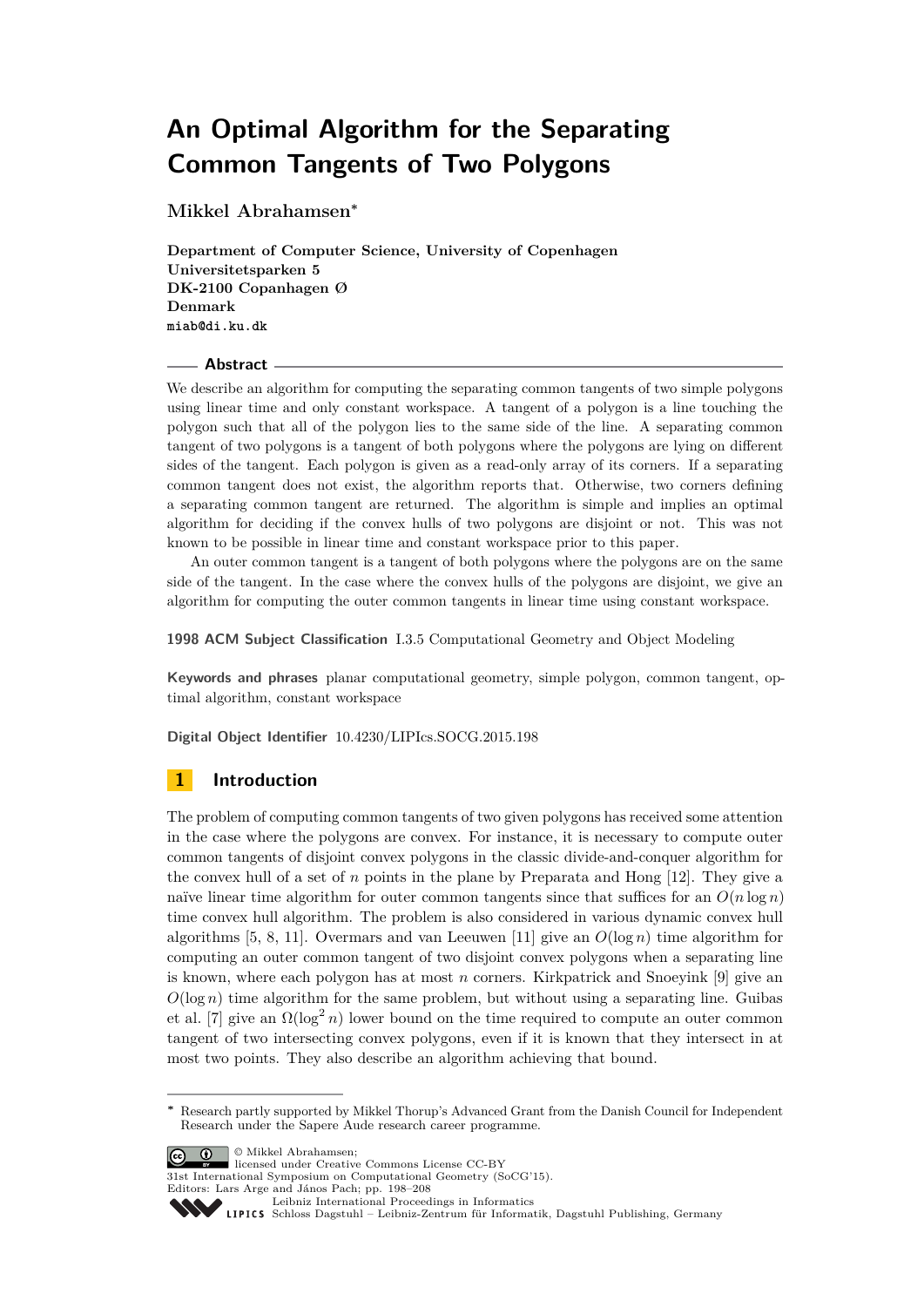Touissaint [\[13\]](#page-10-7) considers the problem of computing separating common tangents of convex polygons and notes that the problem occurs in problems related to visibility, collision avoidance, range fitting, etc. He gives a linear time algorithm. Guibas et al. [\[7\]](#page-10-5) give an *O*(log *n*) time algorithm for the same problem.

All the here mentioned works make use of the convexity of the polygons. If the polygons are not convex, one can use a linear time algorithm to compute the convex hulls before computing the tangents [\[6,](#page-10-8) [10\]](#page-10-9). However, if the polygons are given in read-only memory, it requires  $Ω(n)$  extra bits to store the convex hulls. In this paper, we also obtain linear time while using only constant workspace, i.e.  $O(\log n)$  bits. For the outer common tangents, we require the convex hulls of the polygons to be disjoint. There has been some recent interest in constant workspace algorithms for geometric problems, see for instance [\[1,](#page-10-10) [2,](#page-10-11) [3,](#page-10-12) [4\]](#page-10-13).

The problem of computing separating common tangents is of special interest because these only exist when the convex hulls of the polygons are disjoint, and our algorithm detects if they are not. Thus, we also provide an optimal algorithm for deciding if the convex hulls of two polygons are disjoint or not. This was to the best of our knowledge not known to be possible in linear time and constant workspace prior to our work.

#### **1.1 Notation and some basic definitions**

Given two points *a* and *b* in the plane, the closed line segment with endpoints *a* and *b* is written *ab*. When  $a \neq b$ , the line containing *a* and *b* which is infinite in both directions is written  $\mathcal{L}(a, b)$ .

Define the dot product of two points  $x = (x_0, x_1)$  and  $y = (y_0, y_1)$  as  $x \cdot y = x_0y_0 + x_1y_1$ , and let  $x^{\perp} = (-x_1, x_0)$  be the counterclockwise rotation of x by the angle  $\pi/2$ . Now, for three points *a*, *b*, and *c*, we define  $\mathcal{T}(a, b, c) = \text{sgn}((b - a)^{\perp} \cdot (c - b))$ , where sgn is the sign function.  $\mathcal{T}(a, b, c)$  is 1 if *c* is to the left of the directed line from *a* to *b*, 0 if *a*, *b*, and *c* are collinear, and −1 if *c* is to the right of the directed line from *a* to *b*. We see that

$$
\mathcal{T}(a,b,c) = \mathcal{T}(b,c,a) = \mathcal{T}(c,a,b) = -\mathcal{T}(c,b,a) = -\mathcal{T}(b,a,c) = -\mathcal{T}(a,c,b).
$$

We also note that if  $a'$  and  $b'$  are on the line  $\mathcal{L}(a, b)$  and appear in the same order as a and *b*, i.e.,  $(b-a) \cdot (b'-a') > 0$ , then  $\mathcal{T}(a, b, c) = \mathcal{T}(a', b', c)$  for every point *c*.

The *left half-plane* LHP $(a, b)$  is the closed half plane with boundary  $\mathcal{L}(a, b)$  lying to the left of directed line from *a* to *b*, i.e., all the points *c* such that  $\mathcal{T}(a, b, c) \geq 0$ . The *right half-plane*  $RHP(a, b)$  is just  $LHP(b, a)$ .

Assume for the rest of this paper that  $P_0$  and  $P_1$  are two simple polygons in the plane with  $n_0$  and  $n_1$  corners, respectively, where  $P_k$  is defined by its corners  $p_k[0], p_k[1], \ldots, p_k[n_k-1]$ in clockwise or counterclockwise order,  $k = 0, 1$ . Indices of the corners are considered modulo  $n_k$ , so that  $p_k[i]$  and  $p_k[j]$  are the same corner when  $i \equiv j \pmod{n_k}$ .

We assume that the corners are in general position in the sense that  $P_0$  and  $P_1$  have no common corners and the combined set of corners  $\bigcup_{k=0,1} \{p_k[0], \ldots, p_k[n_k-1]\}$  contains no three collinear corners.

A *tangent* of  $P_k$  is a line  $\ell$  such that  $\ell$  and  $P_k$  are not disjoint and such that  $P_k$  is contained in one of the closed half-planes defined by  $\ell$ . The line  $\ell$  is a *common tangent* of  $P_0$ and  $P_1$  if it is a tangent of both  $P_0$  and  $P_1$ . A common tangent is an *outer* common tangent if *P*<sup>0</sup> and *P*<sup>1</sup> are on the same side of the tangent, and otherwise the tangent is *separating*. See Figure [1.](#page-2-0)

For a simple polygon  $P$ , we let  $\mathcal{H}(P)$  be the convex hull of  $P$ . The following lemma is a well-known fact about  $\mathcal{H}(P)$ .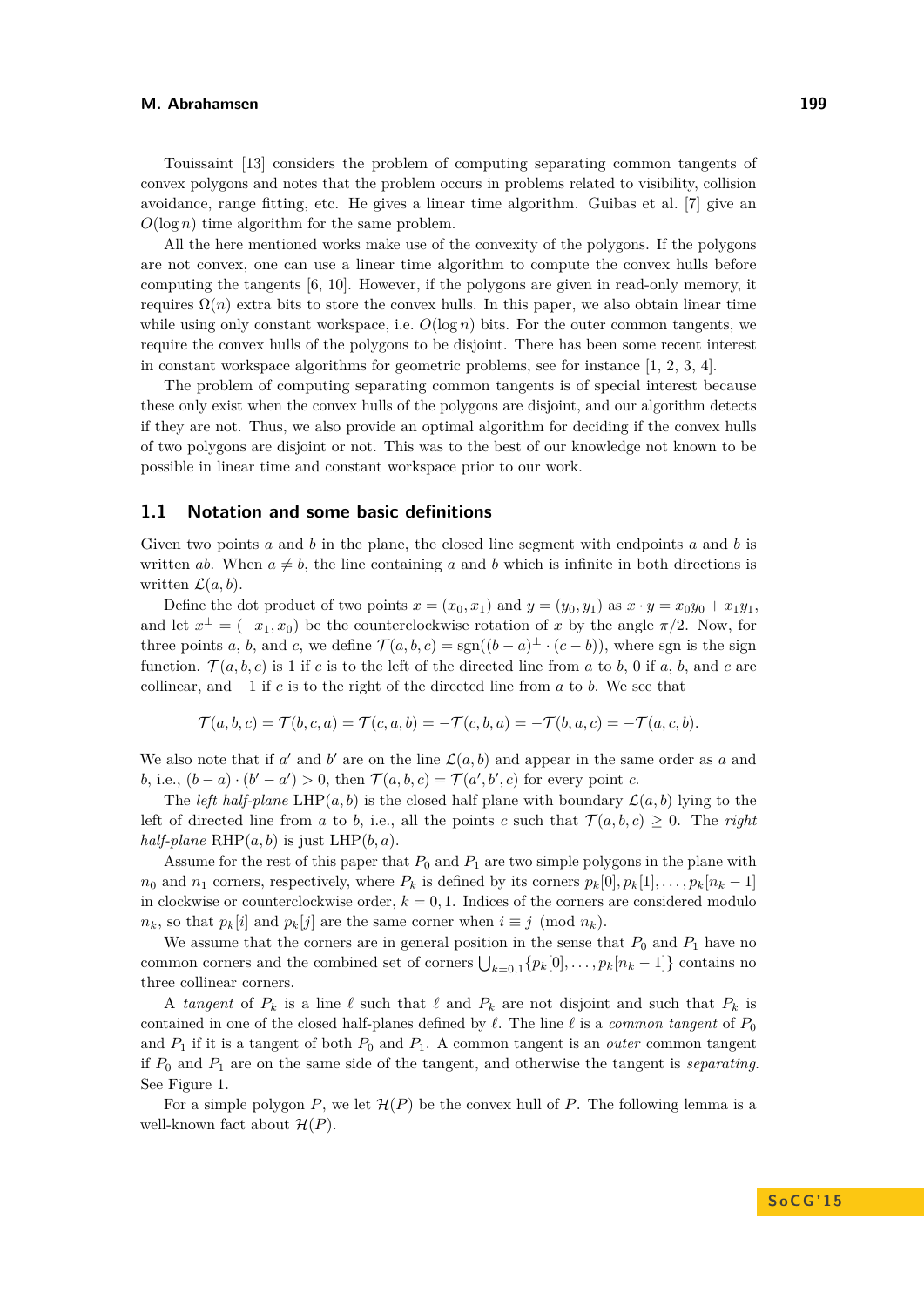<span id="page-2-0"></span>

**Figure 1** Two polygons  $P_0$  and  $P_1$  and their four common tangents as thick lines. The edges of the convex hulls which are not edges of  $P_0$  or  $P_1$  are dashed.

**Lemma 1.** For a simple polygon P,  $\mathcal{H}(P)$  is a convex polygon and the corners of  $\mathcal{H}(P)$ *appear in the same cyclic order as they do on P.*

The following lemma states folklore properties of tangents of polygons.

 $\blacktriangleright$  **Lemma 2.** *A line is a tangent of a polygon P if and only if it is a tangent of*  $\mathcal{H}(P)$ *. Under our general position assumptions, the following holds: If one of*  $\mathcal{H}(P_0)$  *and*  $\mathcal{H}(P_1)$ *is completely contained in the other, there are no outer common tangents of*  $P_0$  *and*  $P_1$ *. Otherwise, there are two or more. There are exactly two if*  $P_0$  *and*  $P_1$  *are disjoint. If*  $\mathcal{H}(P_0)$  and  $\mathcal{H}(P_1)$  are not disjoint, there are no separating common tangents of  $P_0$  and  $P_1$ . *Otherwise, there are exactly two.*

## <span id="page-2-1"></span>**2 Computing separating common tangents**

In this section, we assume that the corners of  $P_0$  and  $P_1$  are both given in counterclockwise order. We prove that Algorithm [1](#page-3-0) returns a pair of indices  $(s_0, s_1)$  such that the line  $\mathcal{L}(p_0[s_0], p_1[s_1])$  is a separating common tangent with  $P_k$  contained in RHP( $p_{1-k}[s_{1-k}], p_k[s_k]$ ) for  $k = 0, 1$ . If the tangent does not exist, the algorithm returns NULL. The other separating common tangent can be found by a similar algorithm if the corners of the polygons are given in clockwise order and  $= 1$ ' is changed to  $= -1$ ' in lines [3](#page-3-1) and [10.](#page-3-2)

The algorithm traverses the polygons in parallel one corner at a time using the indices  $t_0$  and  $t_1$ . We say that the indices  $(s_0, s_1)$  define a *temporary line*, which is the line  $\mathcal{L}(p_0[s_0], p_1[s_1])$ . We update the indices  $s_0$  and  $s_1$  until the temporary line is the separating common tangent. At the beginning of an iteration of the loop at line [2,](#page-3-3) we traverse one corner  $p_u[t_u]$  of  $P_u$ ,  $u = 0, 1$ . If the corner happens to be on the wrong side of the intermediate line, we make the temporary line pass through that corner by updating  $s<sub>u</sub>$  to  $t<sub>u</sub>$  and we reset  $t<sub>1-u</sub>$ to  $s_{1-u}+1$ . The reason for resetting  $t_{1-u}$  is that a corner of  $P_{1-u}$  which was on the correct side of the old temporary line can be on the wrong side of the new line and thus needs be traversed again.

We show that if the temporary line is not a separating common tangent after each polygon has been traversed twice by the loop beginning at line [2,](#page-3-3) then the convex hulls of the polygons are not disjoint. Therefore, if a corner is found to be on the wrong side of the line defined by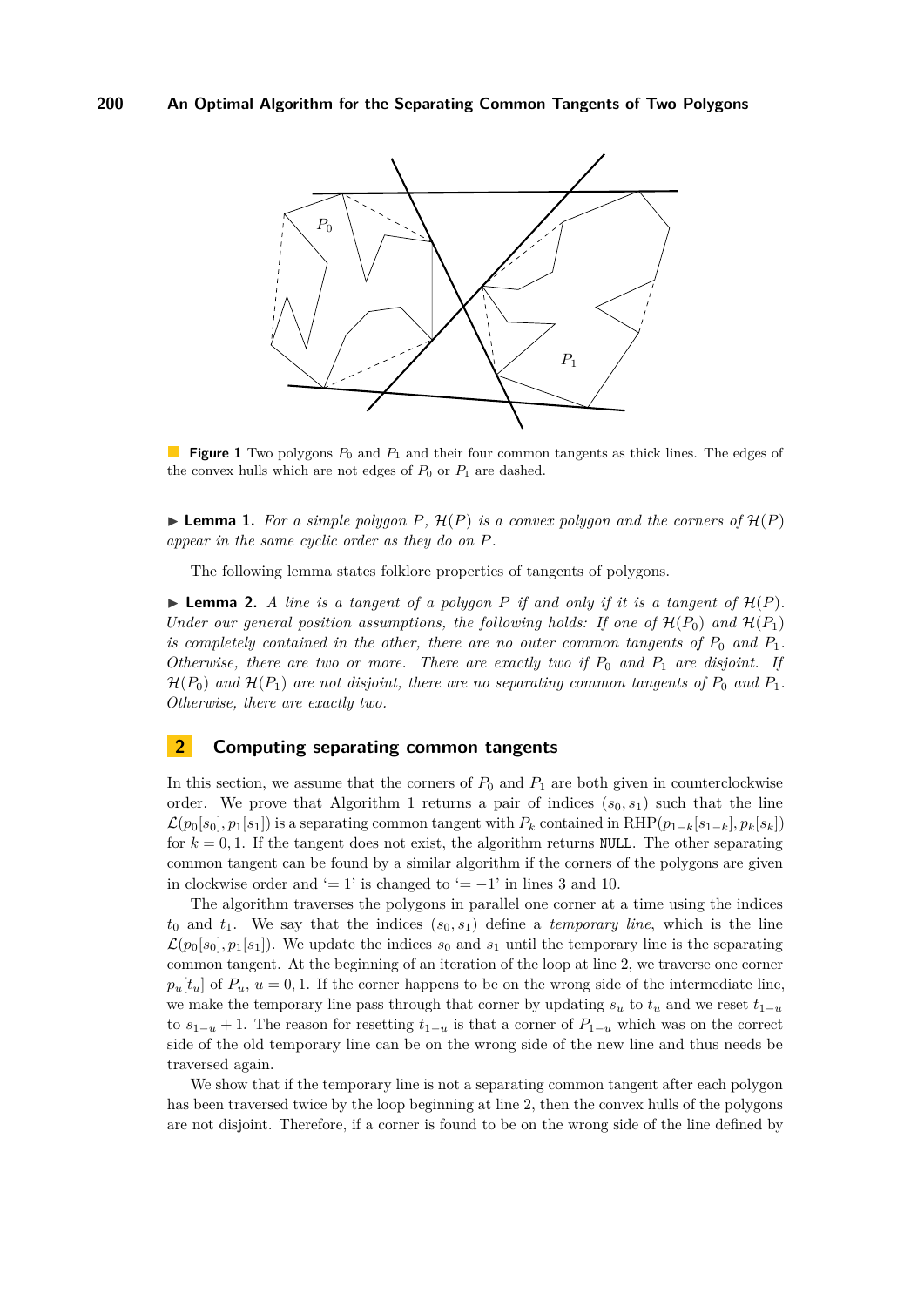<span id="page-3-5"></span>

**Figure 2** Algorithm [1](#page-3-0) running on two polygons  $P_0$  and  $P_1$ . The corners  $p_k[s_k^{(i)}]$  are marked and labeled as  $s_k^{(i)}$  for the initial values  $s_k^{(0)}$  and after each iteration *i* where an update of  $s_k$  happens. The segments  $p_0[s_0^{(i)}]p_1[s_1^{(i)}]$  on the temporary line are dashed.

## **Algorithm 1:** SeparatingCommonTangent(*P*0*, P*1)

<span id="page-3-7"></span><span id="page-3-6"></span><span id="page-3-4"></span><span id="page-3-3"></span><span id="page-3-1"></span>  $s_0 \leftarrow 0; \quad t_0 \leftarrow 1; \quad s_1 \leftarrow 0; \quad t_1 \leftarrow 1; \quad u \leftarrow 0$  **while**  $t_0 < 2n_0$  or  $t_1 < 2n_1$ **if**  $\mathcal{T}(p_{1-u}[s_{1-u}], p_u[s_u], p_u[t_u]) = 1$  $4 \mid s_u \leftarrow t_u$   $t_{1-u} \leftarrow s_{1-u} + 1$   $t_u \leftarrow t_u + 1$   $u \leftarrow 1 - u$  for each  $u \leftarrow \{0, 1\}$  **for each**  $t \leftarrow \{0, ..., n_u - 1\}$  **if**  $\mathcal{T}(p_{1-u}[s_{1-u}], p_u[s_u], p_u[t]) = 1$  **return** NULL **return**  $(s_0, s_1)$ 

<span id="page-3-2"></span><span id="page-3-0"></span> $(s_0, s_1)$  in the loop beginning at line [8,](#page-3-4) no separating common tangent can exist and NULL is returned. Let  $s_k^{(i)}$  $k^{(i)}$  be the value of  $s_k$  after  $i = 0, 1, \ldots$  iterations of the loop at line [2.](#page-3-3) We always have  $s_k^{(0)} = 0$  due to the initialization of  $s_k$ . See Figure [2.](#page-3-5)

Assume that  $s_0$  is updated in line [4](#page-3-6) in iteration *i*. The point  $p_0[s_0^{(i)}]$  is in the half-plane LHP( $p_1[s_1^{(i-1)}], p_0[s_0^{(i-1)}]$ ), but not on the line  $\mathcal{L}(p_1[s_1^{(i-1)}], p_0[s_0^{(i-1)}])$ . Therefore, we have the following observation.

<span id="page-3-8"></span> $\triangleright$  **Observation 3.** When  $s_k$  is updated, the temporary line is rotated counterclockwise around *s*1−*<sup>k</sup> by an angle less than π.*

Assume in the following that the convex hulls of  $P_0$  and  $P_1$  are disjoint so that separating common tangents exist. Let  $(r_0, r_1)$  be the indices that define the separating common tangent such that  $P_k$  is contained in  $RHP(p_{1-k}[r_{1-k}], p_k[r_k])$ , i.e.,  $(r_0, r_1)$  is the result we are going to prove that the algorithm returns.

Since  $\mathcal{H}(P_k)$  is convex, the temporary line always divides  $\mathcal{H}(P_k)$  into two convex parts. If we follow the temporary line from  $p_{1-k}[s_{1-k}]$  in the direction towards  $p_k[s_k]$ , we enter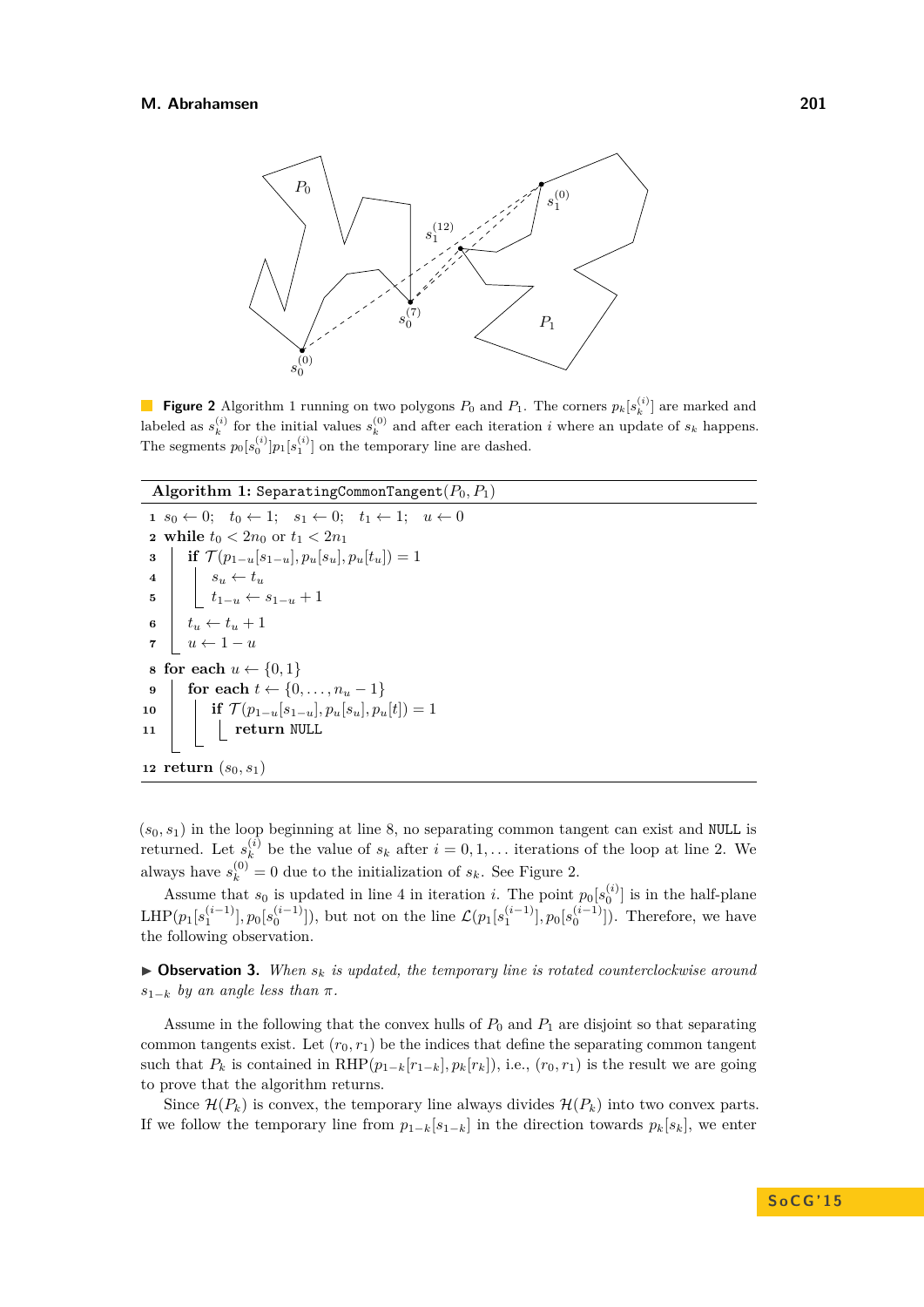#### **202 An Optimal Algorithm for the Separating Common Tangents of Two Polygons**

 $\mathcal{H}(P_k)$  at some point *x* and thereafter leave  $\mathcal{H}(P_k)$  again at some point *y*. We clearly have  $x = y$  if and only if the temporary line is a tangent to  $\mathcal{H}(P_k)$ , since if  $x = y$  and the line was no tangent,  $\mathcal{H}(P_k)$  would only be a line segment. The part of the boundary of  $\mathcal{H}(P_k)$ counterclockwise from *x* to *y* is in RHP $(p_{1-k}[s_{1-k}], p_k[s_k])$  whereas the part from *y* to *x* is on LHP( $p_{1-k}[s_{1-k}], p_k[s_k]$ ). We therefore have the following observation.

<span id="page-4-0"></span> $\triangleright$  **Observation 4.** Let *d* be the index of the corner of  $\mathcal{H}(P_k)$  strictly after *y* in counterclockwise order. There exists a corner  $p_k[t]$  of  $P_k$  such that  $\mathcal{T}(p_{1-k}[s_{1-k}], p_k[s_k], p_k[t]) = 1$  if and only  $if \mathcal{T}(p_{1-k}[s_{1-k}], p_k[s_k], p_k[d]) = 1.$ 

Let  $c_k$  be the index of the first corner of  $\mathcal{H}(P_k)$  when following  $\mathcal{H}(P_k)$  in counterclockwise order from *y*,  $c_k = 0, \ldots, n_k - 1$ . If *y* is itself a corner of  $\mathcal{H}(P_k)$ , we have  $p_k[c_k] = y$ . By observation [4](#page-4-0) we see that  $\mathcal{T}(p_{1-k}[s_{1-k}], p_k[s_k], p_k[c_k]) \geq 0$  with equality if and only if  $p_k[c_k] = p_k[s_k] = y$ . Let  $c_k^{(0)}$  $h_k^{(0)}$  be  $c_k$  when only line [1](#page-3-7) has been executed. Consider now the value of  $c_k$  after  $i = 1, 2, \ldots$  iterations of the loop at line [2.](#page-3-3) Let  $c_k^{(i)} = c_k$  and add  $n_k$  to  $c_k^{(i)}$ *k* until  $c_k^{(i)} \geq c_k^{(i-1)}$  $k_k^{(i-1)}$ . This gives a non-decreasing sequence of indices  $c_k^{(0)}$  $c_k^{(0)}, c_k^{(1)}$  $x_k^{(1)}, \ldots$  of the first corner of  $\mathcal{H}(P_k)$  in  $\text{LHP}(p_{1-k}[s_{1-k}], p_k[s_k])$ . Actually, we prove in the following that we need to add  $n_k$  to  $c_k^{(i)}$ *k*<sup>(*i*)</sup></sub> at most once before  $c_k^{(i)}$  ≥  $c_k^{(i-1)}$  $x_k^{(i-1)}$ . If  $r_k < c_k^{(0)}$  we add  $n_k$  to  $r_k$ . Thus we have  $0 = s_k^{(0)} \le c_k^{(0)} \le r_k < 2n_k$ .

The following lemma intuitively says that the algorithm does not "jump over" the correct solution and it expresses the main idea in our proof of correctness.

<span id="page-4-1"></span> $\blacktriangleright$  **Lemma 5.** *After each iteration*  $i = 0, 1, \ldots$  *and for each*  $k = 0, 1$  *we have* 

$$
0 \le s_k^{(i)} \le c_k^{(i)} \le r_k < 2n_k.
$$

**Proof.** We prove the lemma for  $k = 0$ . From the definition of  $r_0$ , we get that  $0 = s_0^{(0)} \leq$  $c_0^{(0)} \le r_0 < 2n_0$ . Since the sequence  $s_0^{(0)}, s_0^{(1)}, \ldots$  is non-decreasing, the inequality  $0 \le s_k^{(i)}$  $\binom{v}{k}$  is true for every *i*.

Now, assume inductively that  $s_0^{(i-1)} \leq c_0^{(i-1)} \leq r_0$  and consider what happens during iteration *i*. If neither  $s_0$  nor  $s_1$  is updated, the statement is trivially true from the induction hypothesis, so assume that an update happens.

By the *old temporary line* we mean the temporary line defined by  $(s_0^{(i-1)}, s_1^{(i-1)})$  and the *new temporary line* is the one defined by  $(s_0^{(i)}, s_1^{(i)})$ . The old temporary line enters  $\mathcal{H}(P_0)$  at some point *x* and exits at some point *y* when followed from  $p_1[s_1^{(i-1)}]$ . Likewise, let *v* be the point where the new temporary line exits  $\mathcal{H}(P_0)$  when followed from  $p_1[s_1^{(i)}]$ . The point *x* exists since the convex hulls are disjoint.

Assume first that the variable  $u$  in the algorithm is 0, i.e., a corner of the polygon  $P_0$  is traversed. In this case  $s_1^{(i-1)} = s_1^{(i)}$ . 1

We now prove  $s_0^{(i)} \n\t\leq c_0^{(i)}$ . Assume that  $p_0[s_0^{(i-1)}] \neq p_0[c_0^{(i-1)}]$ . The situation is depic-ted in Figure [3.](#page-5-0) In this case  $\mathcal{T}(p_1[s_1^{(i-1)}], p_0[s_0^{(i-1)}], p_0[c_0^{(i-1)}]) = 1$ . Hence, the update happens when  $p_0[c_0^{(i-1)}]$  is traversed or earlier, so  $s_0^{(i)} \le c_0^{(i-1)} \le c_0^{(i)}$ . Assume now that  $p_0[s_0^{(i-1)}] = p_0[c_0^{(i-1)}]$ . We cannot have  $c_0^{(i)} = c_0^{(i-1)}$  since  $\mathcal{T}(p_1[s_1^{(i)}], p_0[s_0^{(i)}], p_0[c_0^{(i-1)}]) =$  $-\mathcal{T}(p_1[s_1^{(i-1)}], p_0[s_0^{(i-1)}], p_0[s_0^{(i)}]) = -1$ , therefore  $c_0^{(i)} > c_0^{(i-1)}$ . Consider the corner  $p_0[c']$  on  $\mathcal{H}(P_0)$  following  $p_0[c_0^{(i-1)}]$  in counterclockwise order,  $c' > c_0^{(i-1)}$ . Due to the minimality of  $c'$ , we have  $c' \le c_0^{(i)}$ . By Observation [4,](#page-4-0)  $\mathcal{T}(p_1[s_1^{(i-1)}], p_0[s_0^{(i-1)}], p_0[c']) = 1$ . Therefore,  $s_0$  must be updated when  $p_0[c']$  is traversed or earlier, so  $s_0^{(i)} \le c' \le c_0^{(i)}$ .

For the inequality  $c_0^{(i)} \n\leq r_0$ , consider the new temporary line in the direction from (*i*)  $p_1[s_1^{(i-1)}]$  to  $p_0[s_0^{(i)}]$ . We prove that *v* is in the part of  $\mathcal{H}(P_0)$  from *y* counterclockwise to *r*<sub>0</sub>. The point  $p_0[s_0^{(i)}]$  is in the polygon *Q* defined by the segment *xy* together with the part of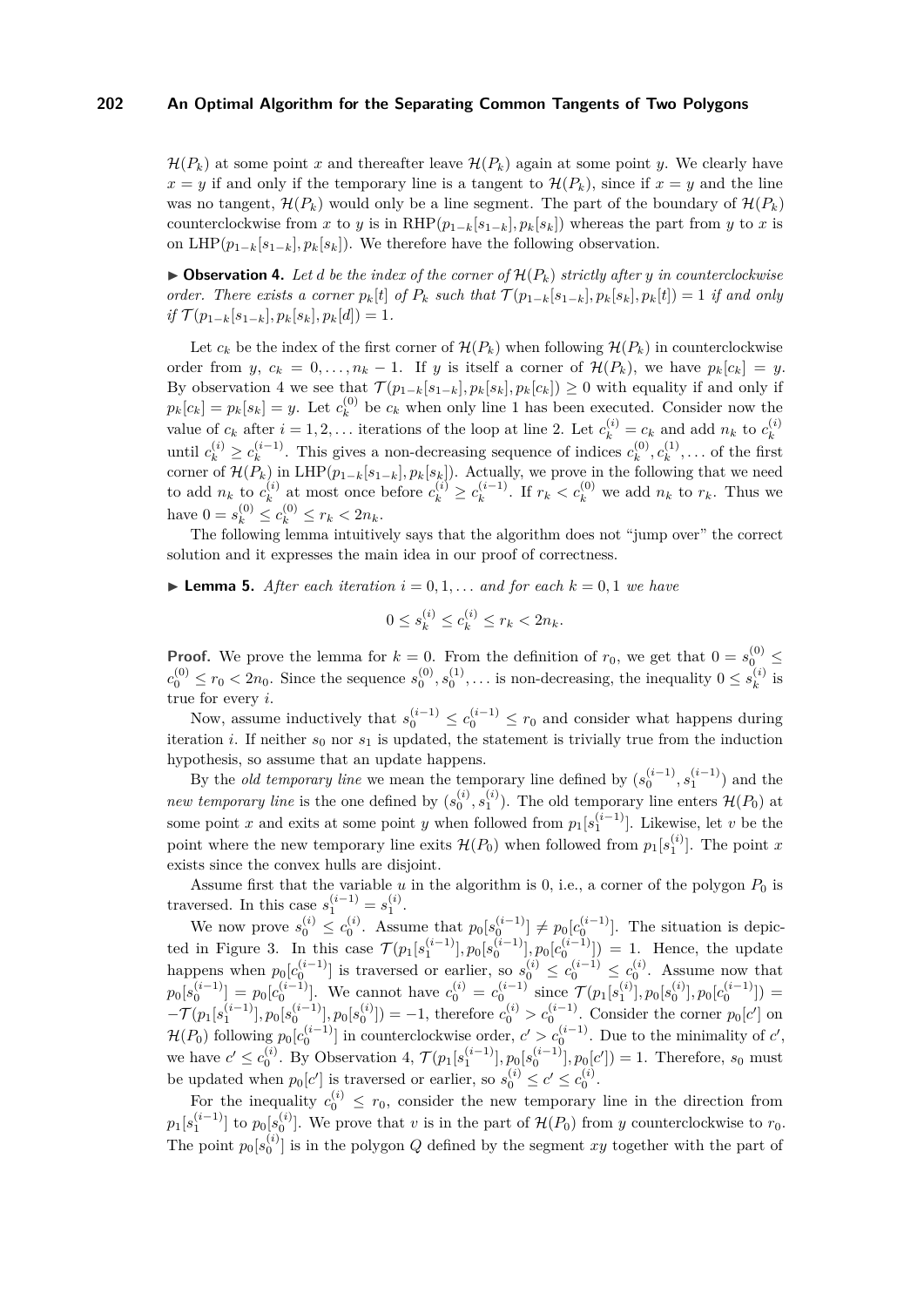<span id="page-5-0"></span>

**Figure 3** An update of  $s_0$  happens in iteration *i* from  $s_0^{(i-1)}$  to  $s_0^{(i)}$  and  $p_0[c_0]$  moves forward on  $\mathcal{H}(P_0)$  from  $p_0[c_0^{(i-1)}]$  to  $p_0[c_0^{(i)}]$ . The relevant corners are marked and labeled with their indices. The polygon  $C$  from the proof of Lemma [5](#page-4-1) is drawn with thick lines.

 $\mathcal{H}(P_0)$  from *y* counterclockwise to *x*. Therefore, the new temporary line enters and exits *Q*. It cannot exit through the segment *xy*, since the old and new temporary lines intersect at  $p_1[s_1^{(i-1)}]$ , which is in  $\mathcal{H}(P_1)$ . Therefore, *v* must be on the part of  $\mathcal{H}(P_0)$  from *y* to *x*. If  $r_0$ is on the part of  $\mathcal{H}(P_0)$  from *x* counterclockwise to *y*, then *v* is on the part from *y* to  $r_0$  as we wanted.

Otherwise, assume for contradiction that the points appear in the order  $y, p_0[r_0], v, x$ counterclockwise along  $\mathcal{H}(P_0)$ , where  $p_0[r_0] \neq v \neq x$ . The endpoints of the segment  $p_1[s_1^{(i-1)}]x$ are on different sides of the tangent defined by  $(r_0, r_1)$ , so the segment intersects the tangent at a point *w*. The part of  $\mathcal{H}(P_0)$  from  $p_0[r_0]$  to *x* and the segments *xw* and  $wp_0[r_0]$  form a simple polygon  $C$ , see Figure [3](#page-5-0) for an example. The new temporary line enters  $C$  at the point *v*, so it must leave C after *v*. The line cannot cross  $\mathcal{H}(P_0)$  after *v* since  $\mathcal{H}(P_0)$  is convex. It also cannot cross the segment *xw* at a point after *v* since the old and the new temporary line cross before *v*, namely at  $p_1[s_1^{(i-1)}]$ . The tangent defined by  $(r_0, r_1)$  and the new temporary line intersect before *v* since the endpoints of the segment  $p_1[s_1^{(i-1)}]v$  are on different sides of the tangent. Therefore, the line cannot cross the segment  $wp_0[r_0]$  at a point after *v*. Hence, the line cannot exit  $C$ . That is a contradiction.

Therefore, *v* is on the part of  $\mathcal{H}(P_0)$  from *y* to  $p_0[r_0]$  and hence the first corner  $p_0[c_0^{(i)}]$  of  $\mathcal{H}(P_0)$  after *v* must be before or coincident with  $p_0[r_0]$ , so that  $c_0^{(i)} \le r_0$ .

Assume now that  $u = 1$  in the beginning of iteration  $i$ , i.e., a corner of the other polygon *P*<sub>1</sub> is traversed. In that case, we have  $s_0^{(i)} = s_0^{(i-1)} \le c_0^{(i-1)} \le c_0^{(i)}$ , and we need only prove  $c_0^{(i)} \leq r_0$ . Observation [3](#page-3-8) gives that *v* is in the part of  $\mathcal{H}(P_0)$  from *y* to *x*, since the new temporary line is obtained by rotating the old temporary line counterclockwise around  $p_0[s_0^{(i-1)}]$  by an angle less than *π*. That *v* appears before  $p_0[r_0]$  on  $\mathcal{H}(P_0)$  counterclockwise from *y* follows from exactly the same arguments as in the case  $u = 0$ . This completes the  $\blacksquare$ proof.

<span id="page-5-1"></span> $\blacktriangleright$  **Lemma 6.** *If the temporary line is different from the tangent defined by*  $(r_0, r_1)$ *, then*  $\mathcal{T}(p_0[s_0], p_1[s_1], p_1[r_1]) = 1$  *or*  $\mathcal{T}(p_1[s_1], p_0[s_0], p_0[r_0]) = 1$ *.* 

Proof. Assume not. There are points of the temporary line on each side of the tangent because it is separating, so the temporary line and the tangent cross each other in a point *a*.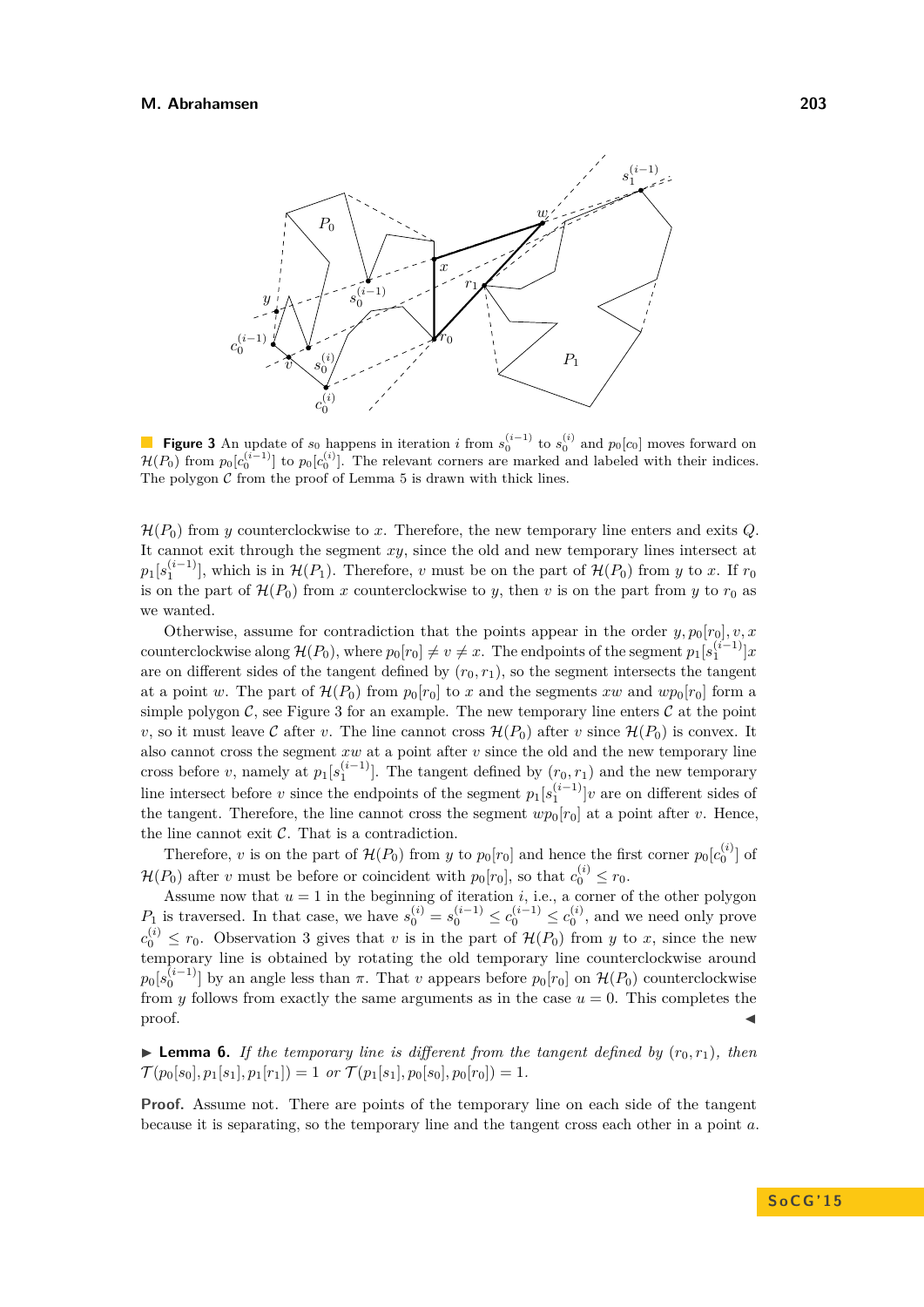#### **204 An Optimal Algorithm for the Separating Common Tangents of Two Polygons**

The point *a* is on the segment  $p_0[r_0]p_1[r_1]$ , since otherwise  $p_0[r_0]$  and  $p_1[r_1]$  would be on the same side of the temporary line, so  $\mathcal{T}(p_0[s_0], p_1[s_1], p_1[r_1]) = 1$  or  $\mathcal{T}(p_1[s_1], p_0[s_0], p_0[r_0]) = 1$ . Choose a point  $d_R$  on the temporary line in  $RHP(p_0[r_0], p_1[r_1])$  which is so far away from *a* that all intersections between the line and the polygons are on the same side of *d<sup>R</sup>* as *a*. Choose  $d_L$  in a similar way in LHP( $p_0[r_0], p_1[r_1]$ ). We have  $-1 = \mathcal{T}(p_0[r_0], p_1[r_1], d_R)$  $\mathcal{T}(p_0[r_0], a, d_R) = -\mathcal{T}(d_R, a, p_0[r_0]),$  so the supports must appear in the order  $s_0, s_1$  when traveling along the temporary line from  $d_R$  towards *a* for  $\mathcal{T}(p_1[s_1], p_0[s_0], p_0[r_0]) \leq 0$  to hold.

We also have that  $p_0[s_0]$  is on the segment  $ad_L$  since  $p_0[s_0] \in \text{LHP}(p_0[r_0], p_1[r_1])$  and  $p_1[s_1]$  is on the segment  $ad_R$  since  $p_1[s_1] \in RHP(p_0[r_0], p_1[r_1])$ . Hence, the order of the supports from  $d_R$  towards  $a$  is  $s_1, s_0$ . That is a contradiction.

We are now ready to prove that Algorithm [1](#page-3-0) has the desired properties.

<span id="page-6-2"></span> $\triangleright$  **Theorem 7.** If the polygons  $P_0$  and  $P_1$  have separating common tangents, Algorithm [1](#page-3-0) *returns a pair of indices*  $(s_0, s_1)$  *defining a separating common tangent such that*  $P_k$  *is contained in*  $RHP(p_{1-k}|s_{1-k}, p_k|s_k)$  *for*  $k = 0, 1$ *. If no separating common tangents exist, the algorithm returns NULL. The algorithm runs in linear time and uses constant workspace.*

**Proof.** Assume first that separating common tangents do not exist. Then the test in line [10](#page-3-2) makes the algorithm return NULL due to some corner  $p_u[t]$  on the wrong side of the temporary line.

Assume now that separating common tangents do exist and that the temporary line is not the desired tangent. Without loss of generality, we may assume that  $\mathcal{T}(p_1[s_1], p_0[s_0], p_0[r_0]) =$ 1 by Lemma [6.](#page-5-1) Lemma [5](#page-4-1) gives that  $p_0[r_0]$  will be traversed if no other update of  $s_0$  or  $s_1$ happens. Therefore, an update happens before the loop at line [2](#page-3-3) finishes. We conclude that when the loop finishes, the pair  $(s_0, s_1)$  defines the separating common tangent as stated.

When an update happens in iteration *i* of the loop at line [2,](#page-3-3) the sum  $s_0 + s_1$  is increased by a value which is at least  $\frac{i-j}{2}$ , where  $j \geq 0$  was the previous iteration where an update happened. Inductively, we see that the number of iterations is always at most  $2(s_0+s_1)+t_0-s_0+t_1-s_1 \leq$  $2(t_0 + t_1) \leq 4(n_0 + n_1).$ 

## **3 Computing outer common tangents**

In this section, we assume that two polygons  $P_0$  and  $P_1$  are given such that their convex hulls are disjoint. We assume that the corners  $p_0[0], \ldots, p_0[n_0-1]$  of  $P_0$  are given in counterclockwise order and the corners  $p_1[0], \ldots, p_1[n_1-1]$  of  $P_1$  are given in clockwise order. We say that the *orientation* of  $P_0$  and  $P_1$  is counterclockwise and clockwise, respectively. We prove that Algorithm [2](#page-7-0) returns two indices  $(s_0, s_1)$  that define an outer common tangent such that  $P_0$  and  $P_1$  are both contained in  $RHP(p_0[s_0], p_1[s_1])$ .

As in the case of separating common tangents, we define  $s_k^{(i)}$  $k^{(i)}_k$  as the value of  $s_k$  after  $i = 0, 1, \ldots$  iterations of the loop at line [2](#page-7-1) of Algorithm [2.](#page-7-0) See Figure [4.](#page-7-2) For this algorithm, we get a slightly different analogue to Observation [3:](#page-3-8)

<span id="page-6-1"></span>I **Observation 8.** *When s<sup>k</sup> is updated, the temporary line is rotated around s*1−*<sup>k</sup> in the orientation of*  $P_{1-k}$  *by an angle less than*  $\pi$ *.* 

Let *y* be the point where the temporary line enters  $\mathcal{H}(P_k)$  when followed from  $p_{1-k}[s_{1-k}]$ and *x* the point where it exits  $\mathcal{H}(P_k)$ . We have the following analogue of Observation [4.](#page-4-0)

<span id="page-6-0"></span> $\triangleright$  **Observation 9.** Let *d* be the index of the corner of  $\mathcal{H}(P_k)$  strictly after *y* following the orientation of  $P_k$ . There exists a corner  $p_k[t]$  of  $P_k$  such that  $\mathcal{T}(p_0[s_0], p_1[s_1], p_k[t]) = 1$  if *and only if*  $\mathcal{T}(p_0[s_0], p_1[s_1], p_k[d]) = 1$ *.*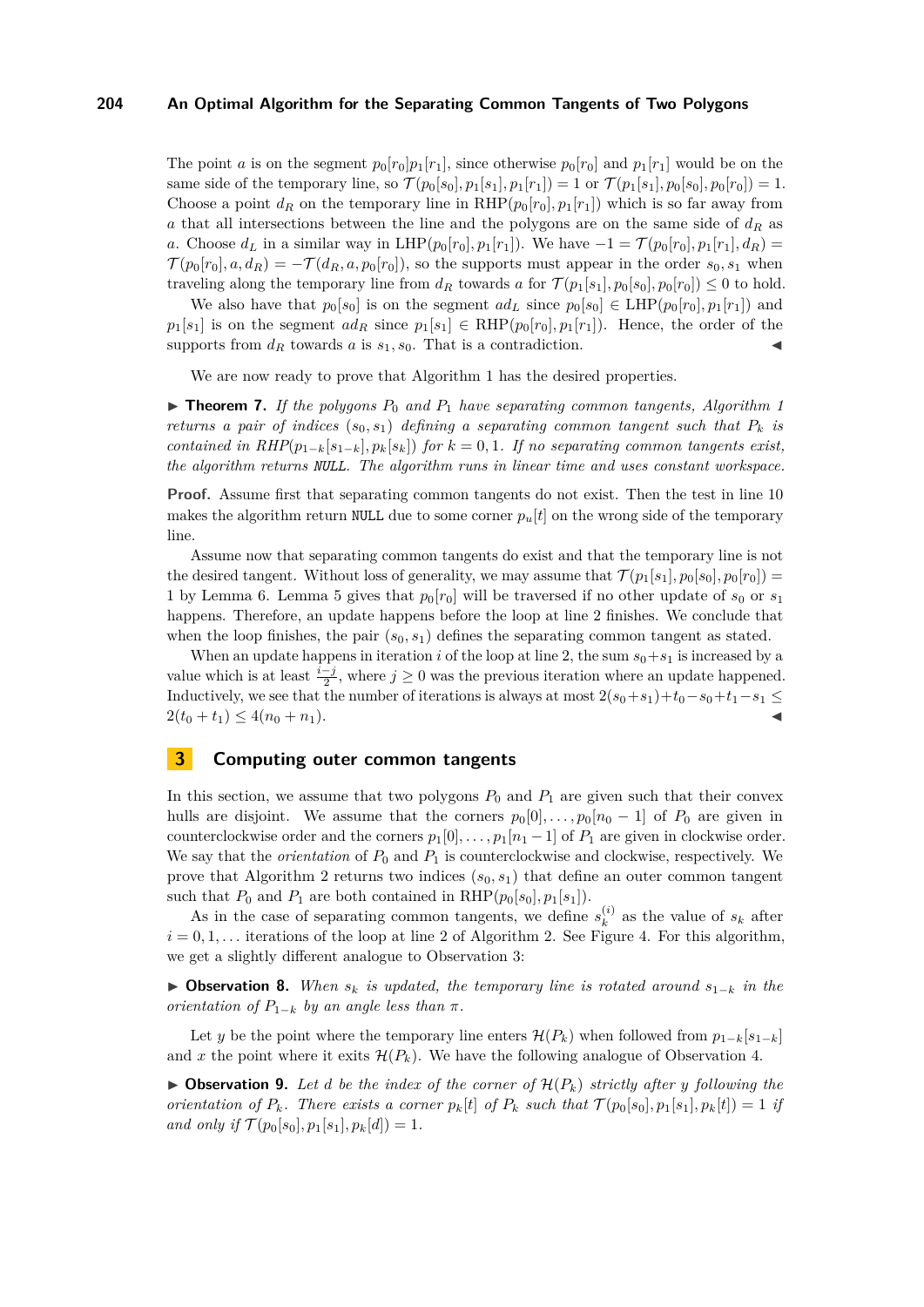<span id="page-7-2"></span>

**Figure 4** Algorithm [2](#page-7-0) running on two polygons  $P_0$  and  $P_1$ . The corners  $p_k[s_k^{(i)}]$  are marked and labeled as  $s_k^{(i)}$  for the initial values  $s_k^{(0)}$  and after each iteration *i* where an update of  $s_k$  happens. The segments  $p_0[s_0^{(i)}]p_1[s_1^{(i)}]$  on the temporary line are dashed.

<span id="page-7-1"></span>

| Algorithm 2: 0uterCommonTangent $(P_0, P_1)$                                               |
|--------------------------------------------------------------------------------------------|
| $1 s_0 \leftarrow 0; t_0 \leftarrow 1; s_1 \leftarrow 0; t_1 \leftarrow 1; u \leftarrow 0$ |
| <b>2</b> while $t_0 < 2n_0$ or $t_1 < 2n_1$                                                |
| <b>3</b>   <b>if</b> $\mathcal{T}(p_0[s_0], p_1[s_1], p_u[t_u]) = 1$                       |
|                                                                                            |
|                                                                                            |
| 6 $t_u \leftarrow t_u + 1$<br>7 $u \leftarrow 1 - u$                                       |
|                                                                                            |
| $\mathbf{s}$ return $(s_0, s_1)$                                                           |

<span id="page-7-0"></span>Let  $c_k$  be the index of the first corner of  $\mathcal{H}(P_k)$  after *y* following the orientation of  $P_k$ , where  $p_k[c_k] = y$  if *y* is itself a corner of  $\mathcal{H}(P_k)$ . By Observation [9,](#page-6-0) we have  $\mathcal{T}(p_0[s_0], p_1[s_1], p_k[c_k]) \ge$ 0 with equality if and only if  $p_k[c_k] = p_k[s_k] = y$ . Define a non-decreasing sequence  $c_k^{(0)}$  $k^{(0)}, c_k^{(1)}$  $f_k^{(1)}$ , ... of the value of  $c_k$  after  $i = 0, 1, \ldots$  iterations as we did for separating tangents. Also, let the indices  $(r_0, r_1)$  define the outer common tangent that we want the algorithm to return such that  $c_k^{(0)} \leq r_k < 2n_k$ . We can now state the analogue to Lemma [5](#page-4-1) for outer common tangents.

<span id="page-7-3"></span> $\blacktriangleright$  **Lemma 10.** *After each iteration*  $i = 0, 1, \ldots$  *and for each*  $k = 0, 1$  *we have* 

$$
0 \le s_k^{(i)} \le c_k^{(i)} \le r_k < 2n_k.
$$

**Proof.** Assume  $k = 0$  and the induction hypothesis  $s_0^{(i-1)} \n\t\leq c_0^{(i-1)} \leq r_0$ . The inequality  $s_0^{(i)} \leq c_0^{(i)}$  can be proven exactly as in the proof of lemma [5.](#page-4-1) Therefore, consider the inequality  $c_0^{(i)} \leq r_0$  and assume that an update happens in iteration *i*.

Let the *old temporary line* and the *new temporary line* be the lines defined by the indices  $(s_0^{(i-1)}, s_1^{(i-1)})$  and  $(s_0^{(i)}, s_1^{(i)})$ , respectively. Let *y* and *x* be the points where the old temporary line enters and exits  $\mathcal{H}(P_0)$  followed from  $p_1[s_1^{(i-1)}]$ , respectively, and let *v* be the point where the new temporary line enters  $\mathcal{H}(P_0)$ . The points *y* and *v* exist since the convex hulls of  $P_0$ and  $P_1$  are disjoint.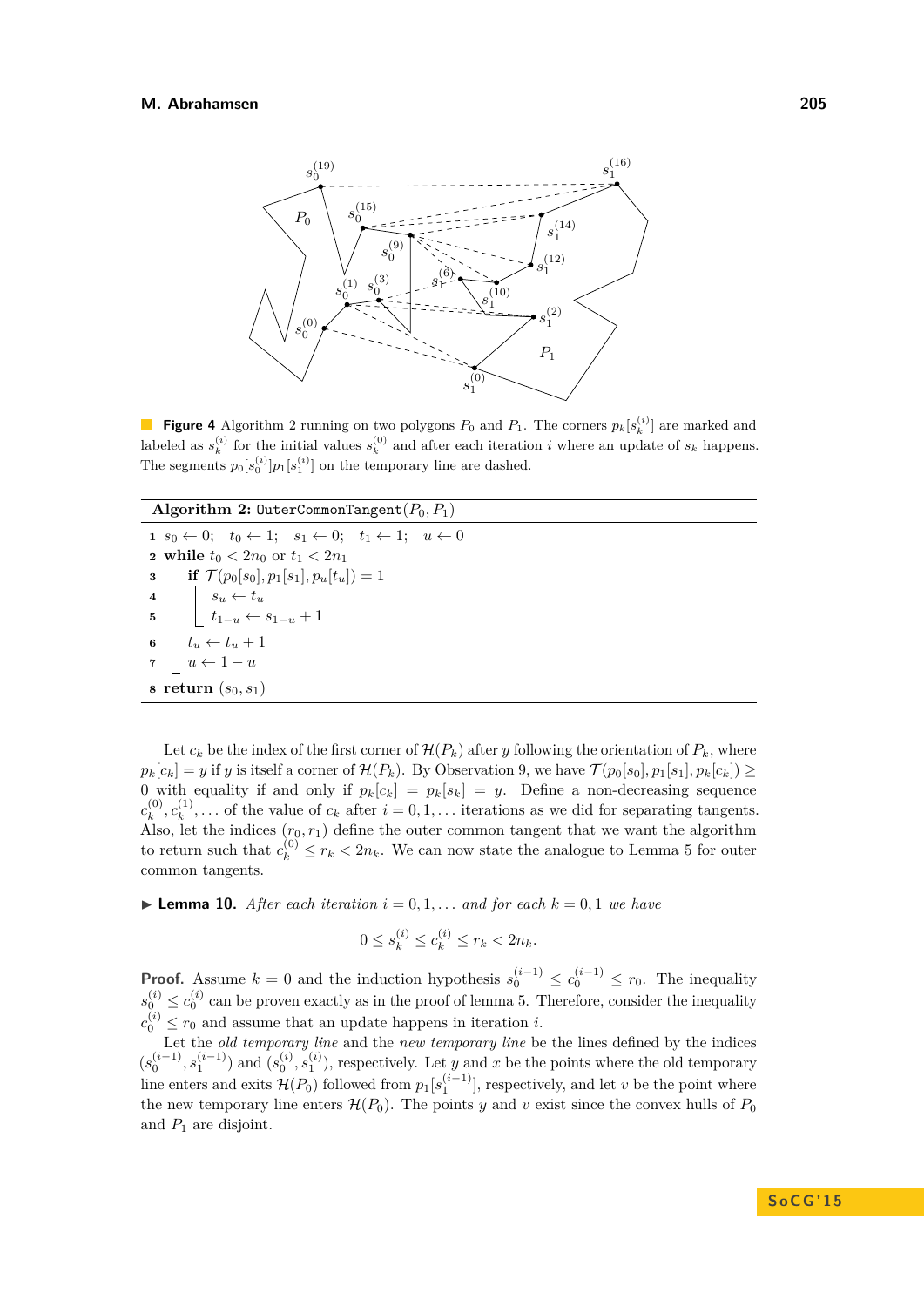<span id="page-8-0"></span>

**Figure 5** The area A from the proof of Lemma [10](#page-7-3) in grey. The relevant corners are marked and labeled with their indices.

Assume first that the variable *u* in the algorithm equals 0 when the update happens. We prove that *v* is in the part of  $\mathcal{H}(P_0)$  from *y* to  $p_0[r_0]$  following the orientation of  $P_0$ , which is counterclockwise. The point  $p_0[s_0^{(i)}]$  is in the simple polygon *Q* bounded the part of  $\mathcal{H}(P_0)$ from *y* counterclockwise to *x* and the segment *xy*. Therefore, the new temporary line must enter *Q* to get to  $p_0[s_0^{(i)}]$ . It cannot enter through *xy*, since the old and new temporary line cross at  $p_1[s_1^{(i-1)}]$  which is not in  $\mathcal{H}(P_k)$  by assumption. Therefore, it must enter through the part of  $\mathcal{H}(P_0)$  from *y* to *x*, so *v* is in this part. If  $r_0$  is not in the part of  $\mathcal{H}(P_0)$  from *y* to *x*, it is clearly true that *v* is in the part from *y* to  $p_0[r_0]$ . Otherwise, assume for contradiction that the points appear on  $\mathcal{H}(P_0)$  in the order  $y, p_0[r_0], v, x$  and  $p_0[r_0] \neq v \neq x$ . Let  $\ell_0$  be the half-line starting at  $p_0[r_0]$  following the tangent away from  $p_1[r_1]$ , and let  $\ell_1$  be the half-line starting at *x* following the old temporary line away from  $p_1[s_1^{(i-1)}]$ . The part of  $\mathcal{H}(P_0)$  from  $p_0[r_0]$  to *x* and the half-lines  $\ell_0$  and  $\ell_1$  define a possibly unbounded area A outside  $\mathcal{H}(P_0)$ , see Figure [5.](#page-8-0) We follow the new temporary line from  $p_1[s_1^{(i-1)}]$  towards *v*. The point  $p_1[s_1^{(i-1)}]$ is not in  $A$  and the new temporary line exits  $A$  at  $v$  since it enters  $\mathcal{H}(P_0)$  at  $v$ , so it must enter A somewhere at a point on the segment  $p_1[s_1^{(i-1)}]v$ . It cannot enter through  $\mathcal{H}(P_0)$ since  $\mathcal{H}(P_0)$  is convex. It cannot enter through  $\ell_0$  since  $v$  and  $p_1[s_1^{(i-1)}]$  are on the same side of the outer common tangent. It cannot enter through  $\ell_1$  since the old and new temporary line intersect in  $p_1[s_1^{(i-1)}]$ , which is not in A. That is a contradiction, so *v* is on the part of  $\mathcal{H}(P_0)$  from *y* to  $p_0[r_0]$ . Hence, the first corner after *y* is coincident with or before  $p_0[r_1]$ , i.e.,  $c_0^{(i)} \le r_0.$ 

Assume now that  $u = 1$  in the beginning of iteration *i* so that a corner of the polygon  $P_1$ is traversed. Observation [8](#page-6-1) gives that *v* is on the part of  $\mathcal{H}(P_0)$  from *y* counterclockwise to *x*. It follows that *v* appears before  $p_0[r_0]$  on  $\mathcal{H}(P_0)$  counterclockwise from *y* from exactly the same arguments as in the case  $u = 0$ .

We have the following equivalent of Lemma [6](#page-5-1) which, however, has a different proof.

**Lemma 11.** If the temporary line is different from the tangent defined by  $(r_0, r_1)$ , then  $\mathcal{T}(p_0[s_0], p_1[s_1], p_0[r_0]) = 1$  *or*  $\mathcal{T}(p_0[s_0], p_1[s_1], p_1[r_1]) = 1$ *.* 

**Proof.** Assume not. The points  $p_0[s_0]$  and  $p_1[s_1]$  are both in RHP( $p_0[r_0], p_1[r_1]$ ). Therefore, the temporary line cannot be parallel with the tangent, since in that case we would have  $\mathcal{T}(p_0[s_0], p_1[s_1], p_0[r_0]) = 1$ . Let *a* be the intersection point between the tangent and the temporary line. The point *a* cannot be in the interior of the segment  $p_0[r_0]p_1[r_1]$ ,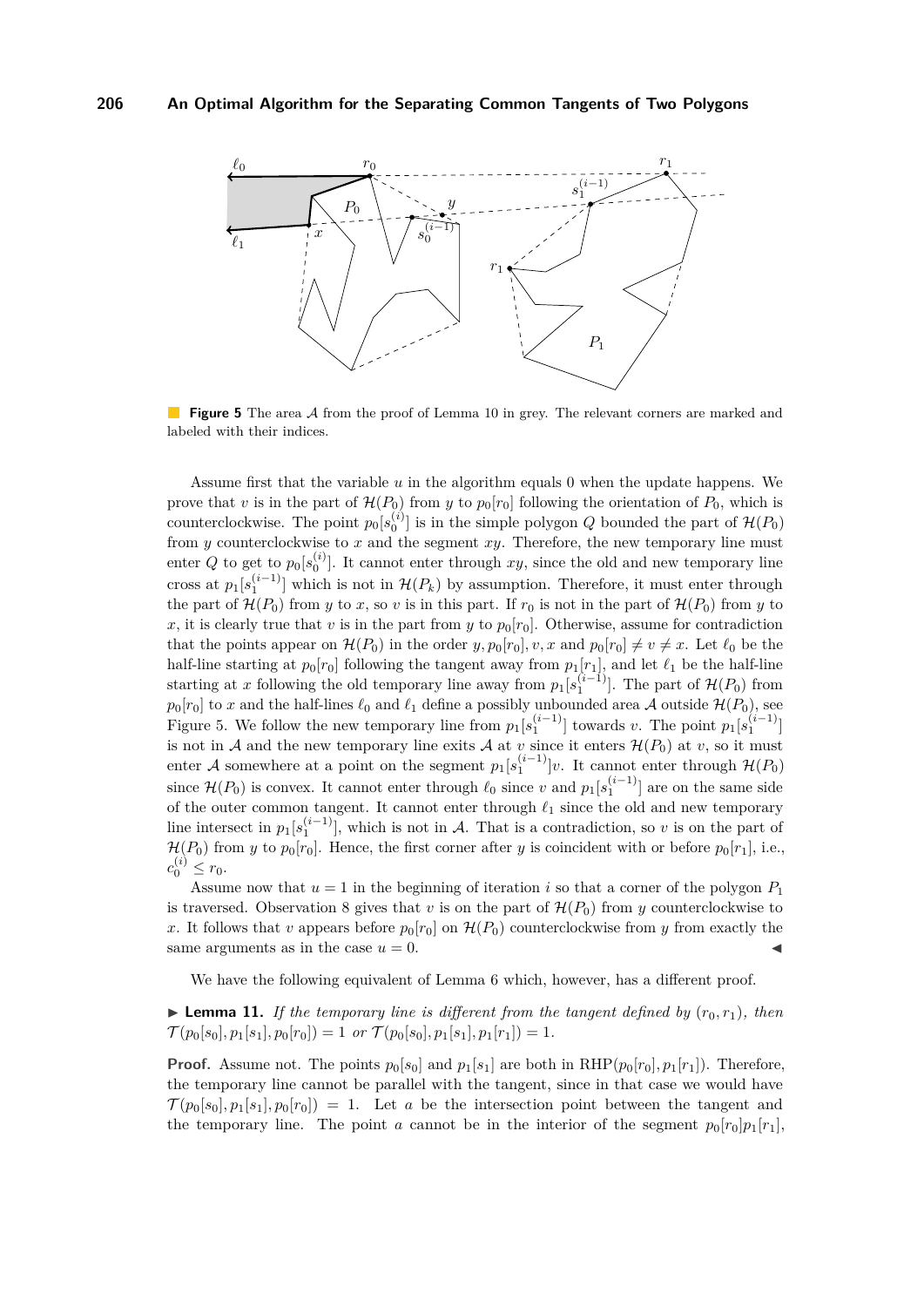<span id="page-9-0"></span>

**Figure 6** Two polygons  $P_0$  and  $P_1$  where Algorithm [2](#page-7-0) does not work for the initial values of  $s_0$ and *s*<sup>1</sup> as shown. The correct tangent is drawn as a dashed line.

since in that case,  $p_0[r_0]$  and  $p_1[r_1]$  would be on different sides of the temporary line, so  $\mathcal{T}(p_0[s_0], p_1[s_1], p_0[r_0]) = 1$  or  $\mathcal{T}(p_0[s_0], p_1[s_1], p_1[r_1]) = 1$ . Assume without loss of generality that *a* is on the half-line from  $p_0[r_0]$  going away from  $p_1[r_1]$ . Also assume that  $p_0[s_0] \neq a$ , since otherwise  $p_0[s_0] = a = p_0[r_0]$  and  $-1 = \mathcal{T}(p_0[r_0], p_1[r_1], p_1[s_1]) = -\mathcal{T}(p_0[s_0], p_1[s_1], p_1[r_1])$ . Now,  $1 = \mathcal{T}(p_1[r_1], p_0[r_0], p_0[s_0]) = \mathcal{T}(p_1[r_1], a, p_0[s_0]) = -\mathcal{T}(p_0[s_0], a, p_1[r_1])$ . This forces  $p_1[s_1]$  to be on the segment  $p_0[s_0]a$ .

From *a*, the orders of the points are  $p_1[s_1], p_0[s_0]$  and  $p_0[r_0], p_1[r_1]$  along the temporary line and the tangent, respectively. The points  $ap_1[s_1]p_0[r_0]$  form a triangle  $\Delta_0$  and  $ap_0[s_0]p_1[r_1]$ form a larger triangle  $\Delta_1$  containing  $\Delta_0$ . The part  $\Delta_1 \setminus \Delta_0$  of  $\Delta_1$  not in  $\Delta_0$  is therefore a quadrilateral  $p_0[s_0]p_1[s_1]p_0[r_0]p_1[r_1]$  with all inner angles less than  $\pi$ , so the diagonals  $p_0[s_0]p_0[r_0]$  and  $p_1[s_1]p_1[r_1]$  cross each other. Hence, the convex hulls of  $P_0$  and  $P_1$  are not disjoint.

We can now prove the stated properties of Algorithm [2](#page-7-0) in much the same way as the proof of Theorem [7.](#page-6-2)

 $\triangleright$  **Theorem 12.** If the polygons  $P_0$  and  $P_1$  have disjoint convex hulls, Algorithm [2](#page-7-0) returns a *pair of indices* (*s*0*, s*1) *defining an outer common tangent such that P*<sup>0</sup> *and P*<sup>1</sup> *are contained in RHP*( $s_0, s_1$ ). The algorithm runs in linear time and uses constant workspace.

## **4 Concluding Remarks**

We have described an algorithm for computing the separating common tangents of two simple polygons in linear time using constant workspace. We have also described an algorithm for computing outer common tangents using linear time and constant workspace when the convex hulls of the polygons are disjoint. Figure [6](#page-9-0) shows an example where Algorithm [2](#page-7-0) does not work when applied to two disjoint polygons with overlapping convex hulls. In fact, if there was no bound on the values  $t_0$  and  $t_1$  in the loop at line [2,](#page-7-1) the algorithm would update  $s_0$  and  $s_1$  infinitely often and never find the correct tangent. An obvious improvement is to find an equally fast and space efficient algorithm which does not require the convex hulls to be disjoint. An algorithm for computing an outer common tangent of two polygons, when such one exists, also decides if one convex hull is completely contained in the other. Together with the algorithm for separating common tangents presented in Section [2,](#page-2-1) we would have an optimal algorithm for deciding the complete relationship between the convex hulls: if one is contained in the other, and if not, whether they are disjoint or not. However, keeping in mind that it is harder to compute an outer common tangent of intersecting convex polygons